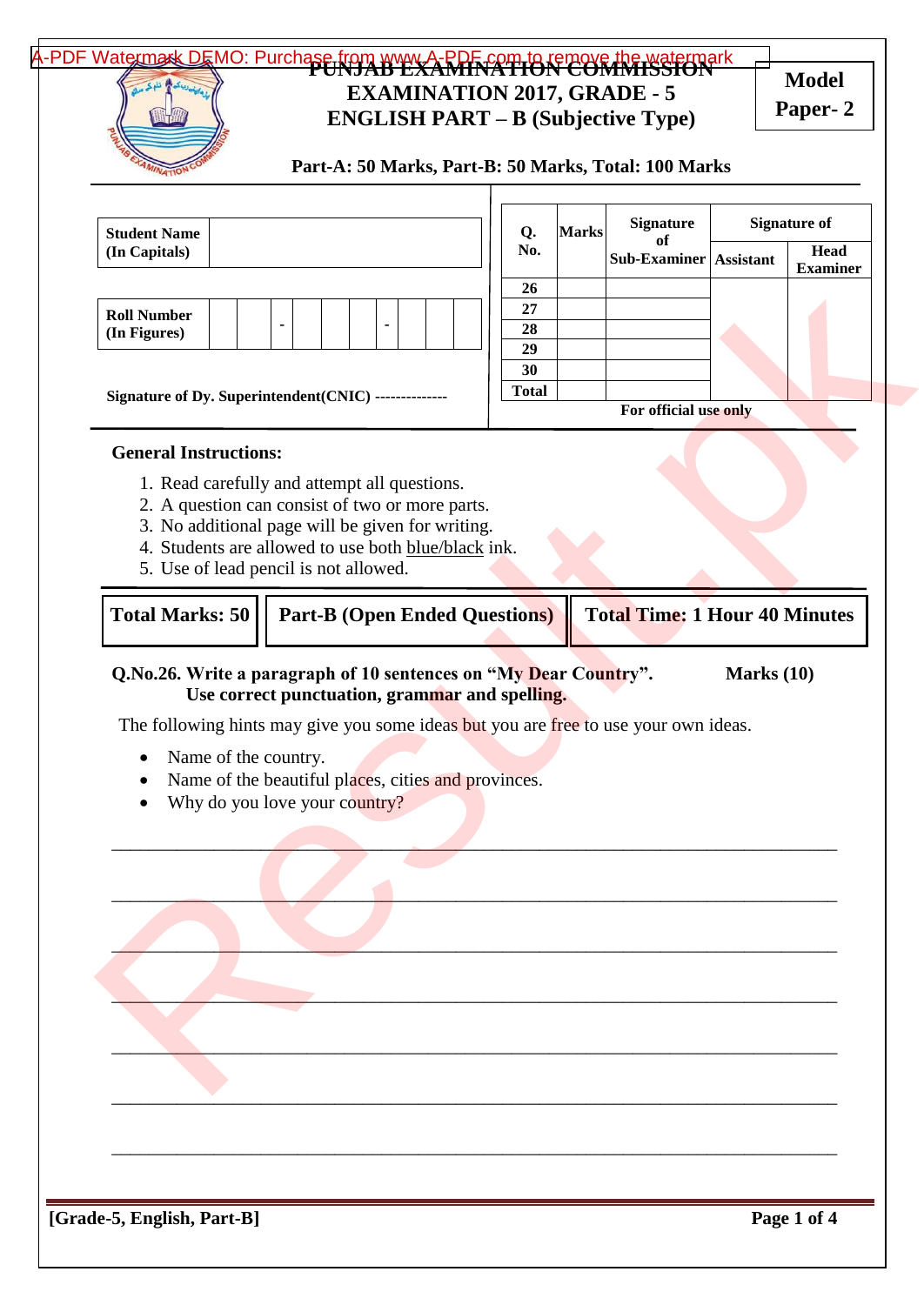| Q.No.27. Write a letter to your friend telling him/her about your new school.<br>Use correct punctuation, grammar and spelling. | <b>Marks</b> (10) |
|---------------------------------------------------------------------------------------------------------------------------------|-------------------|
| The following hints may give you some ideas but you are free to use your own ideas.                                             |                   |
| Describe the building of your new school.<br>$\bullet$                                                                          |                   |
| Mention things in your school.                                                                                                  |                   |
| Write about the teachers and classrooms of your school.                                                                         |                   |
|                                                                                                                                 |                   |
|                                                                                                                                 |                   |
|                                                                                                                                 |                   |
|                                                                                                                                 |                   |
|                                                                                                                                 |                   |
|                                                                                                                                 |                   |
|                                                                                                                                 |                   |
|                                                                                                                                 |                   |
|                                                                                                                                 |                   |
|                                                                                                                                 |                   |
|                                                                                                                                 |                   |
|                                                                                                                                 |                   |
|                                                                                                                                 |                   |
|                                                                                                                                 |                   |
|                                                                                                                                 |                   |
|                                                                                                                                 |                   |
|                                                                                                                                 |                   |
|                                                                                                                                 |                   |
|                                                                                                                                 |                   |
|                                                                                                                                 |                   |

[Grade-5, English, Part-B]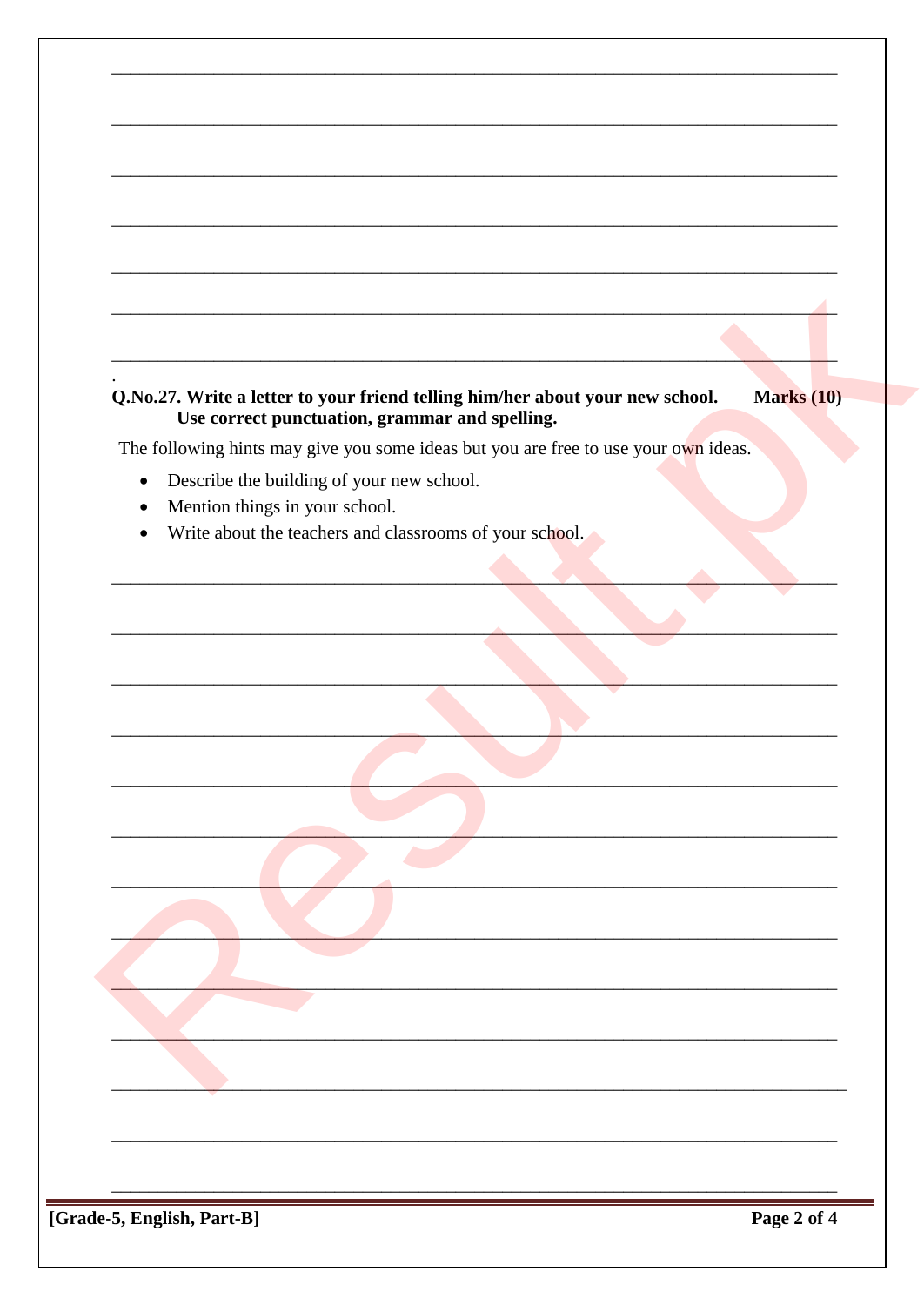## Q.No.28. Write a story using the moral "Greed is a Curse". Write a suitable title for the story. Use correct punctuation, grammar and spelling. Marks  $(10)$

The following hints may give you some ideas but you are free to use your own ideas.

- A man had a hen.
- $\bullet$  The hen laid gold eggs.
- The man wanted to get rich soon.
- Tried to get more eggs.
- The hen died.



| $\overline{\phantom{a}}$                                                        |
|---------------------------------------------------------------------------------|
|                                                                                 |
|                                                                                 |
| $\mathbf{D}_{\alpha\alpha\alpha}$ 2 of 4<br>$\partial \phi \in$ English Dant D1 |

[Grade-5, English, Part-B]